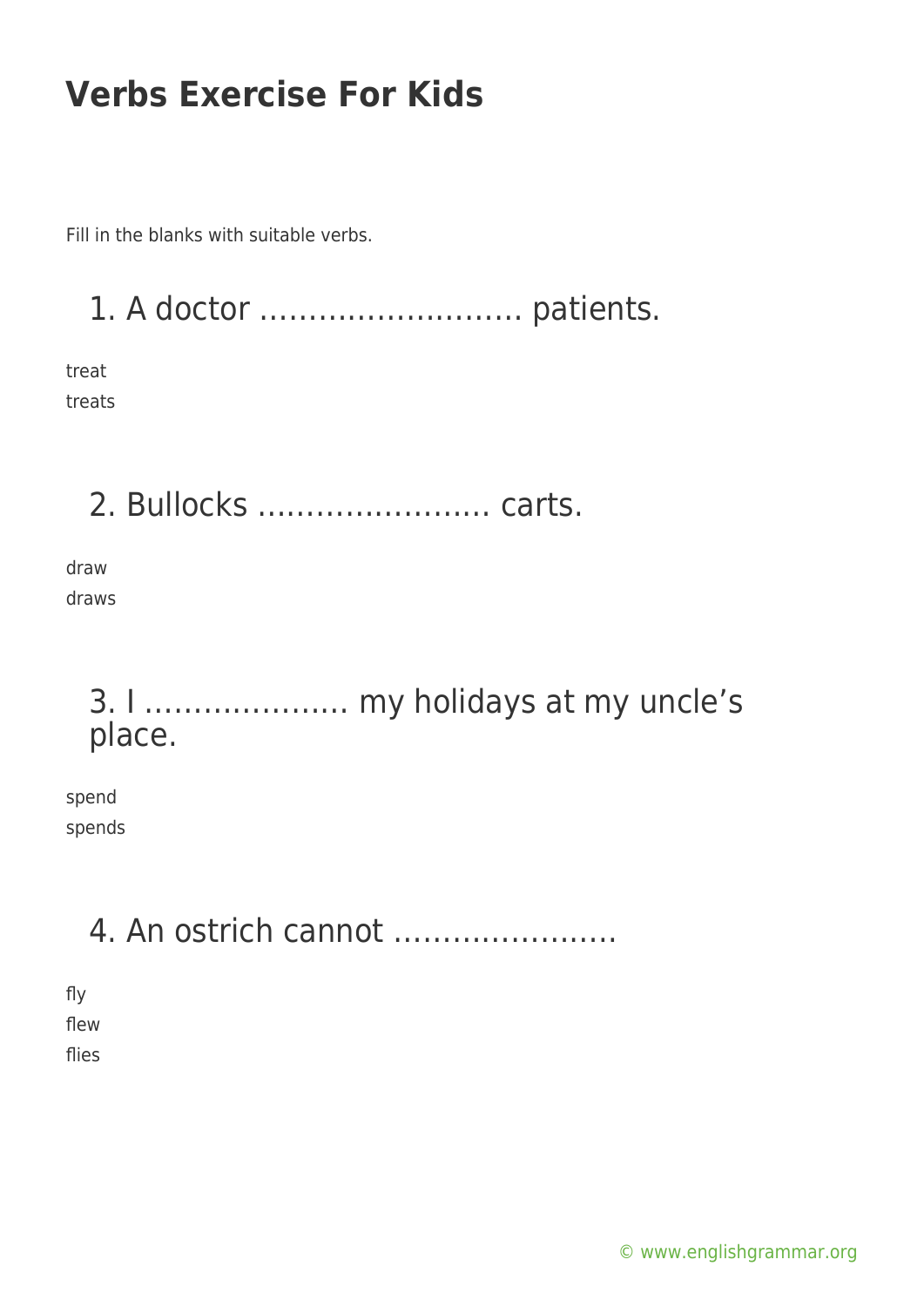#### 5. Hens ………………… eggs.

lay lays lies

### 6. A lion does not …………………… grass.

eat eats

#### 7. In the morning, most people …………………… a newspaper

read reads

### 8. Birds …………………. nests.

build builds

# 9. A carpenter ………………… furniture.

make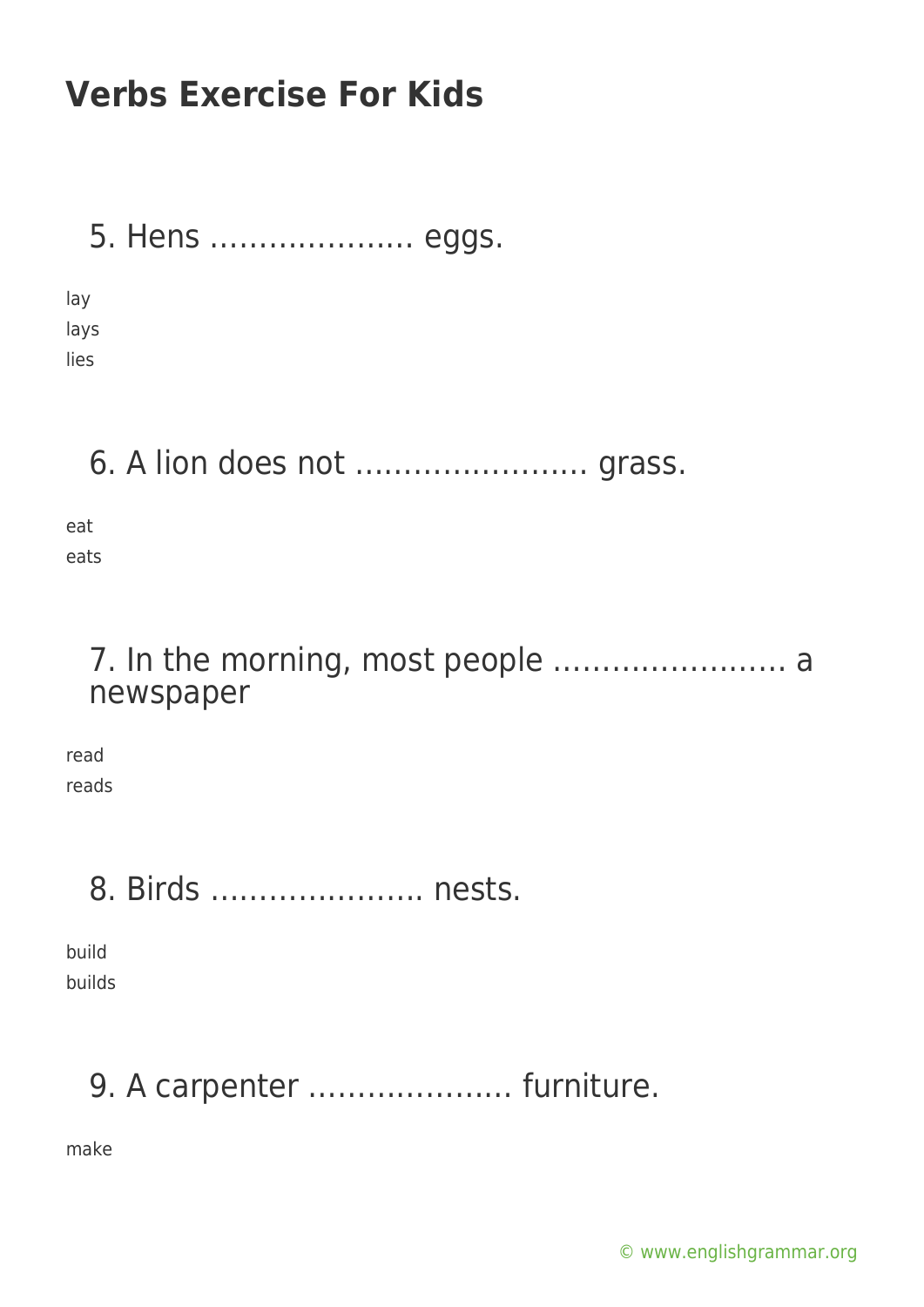makes

# 10. A cobbler …………………… shoes.

mend mends

#### 11. We .................................. our guide a handsome reward.

swore promised

#### 12. I ............................... my friends a sad farewell.

bide bade

#### Answers

1. A doctor treats patients.

2. Bullocks draw carts.